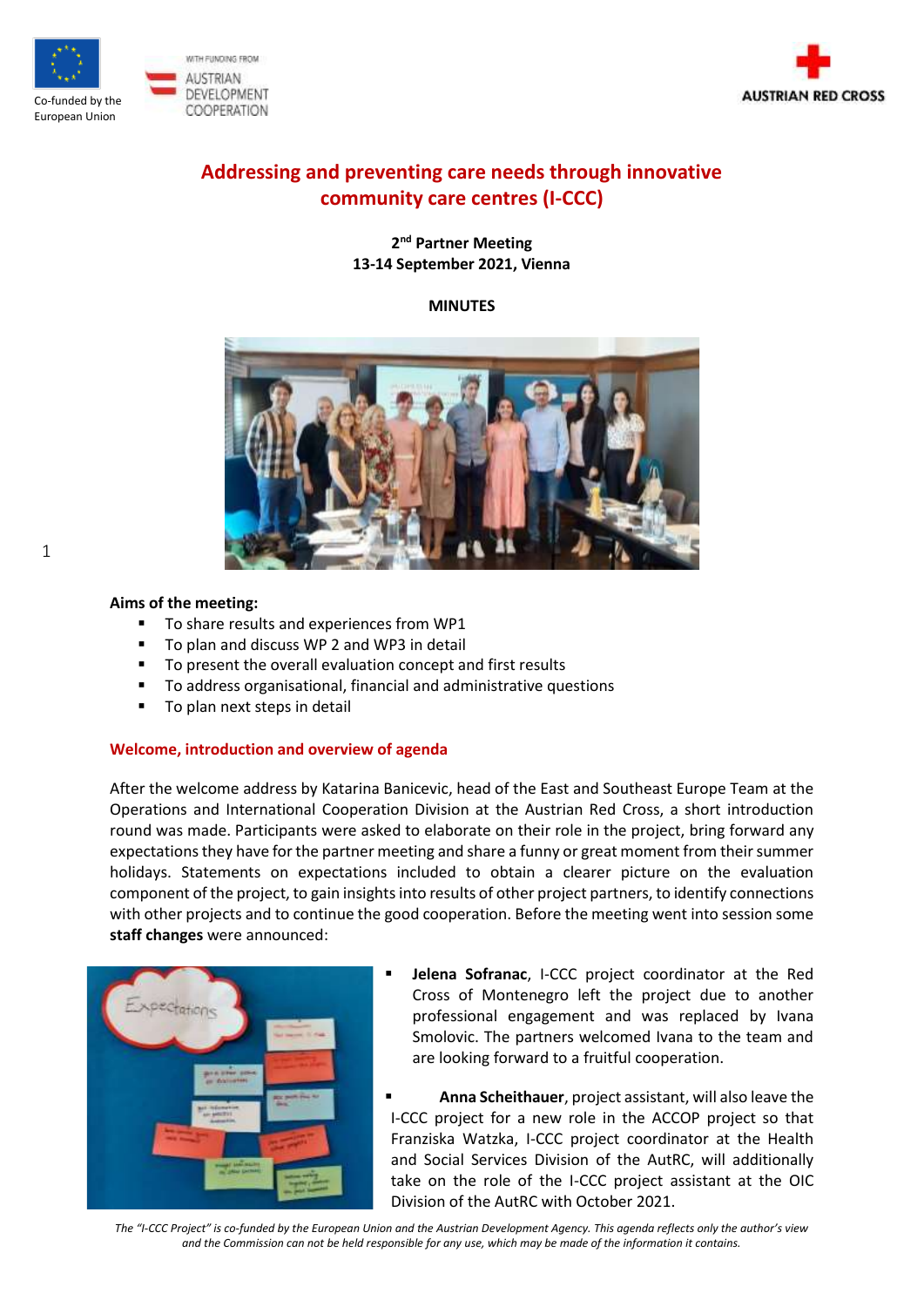



**Cornelia Zwicker, I-CCC project manager, will discontinue her engagement for the project** in December as well due to her pregnancy so that the OIC division will recruit a substitute.

#### **Where do we stand?**

Cornelia Zwicker, then gave an overview of the status quo of the project.

- The needs assessment including the desk research, focus group discussions and interviews was successfully carried out in six communities and the financial sustainability options were assessed as well.
- With regards to the piloting of the Community Care Centers (CCCs) the first concepts were drafted so that the first activities can be implemented in fall already.
- Concerning the evaluation of the project, the monitoring tool was developed in close cooperation with the project partners and adapted to the local context. The survey for the process evaluation was also developed as were interview questions for partners to be answered during coffee breaks at the I-CCC partner meeting.
- Regarding dissemination and other PR activities, an international dissemination plan was established as was a project website. Currently, the project partners are working on their national dissemination plans and first PR activities with view to the official opening of the CCCs.
- Altogether, project activities have been on schedule and some substantial progress can be noted. Next steps will be to open and pilot the CCC and develop services for people with dementia.





2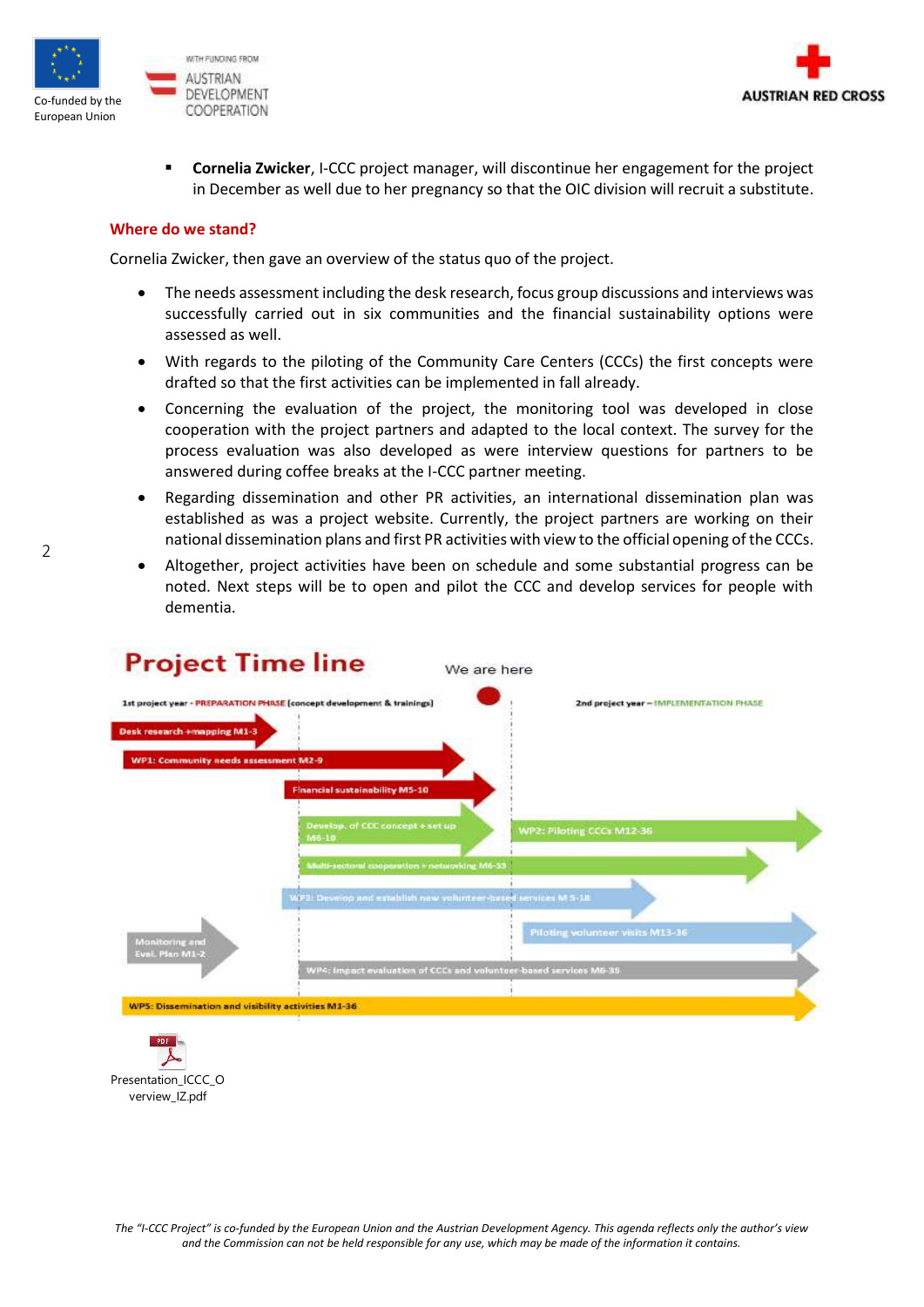



### **WP1 Community needs assessment and financial sustainability**

#### **Austria**

After the coffee break participants presented the results of the needs assessment. The **Gesundheit Österreich GmbH** (GÖG) who conducted the research in Austria found that **loneliness** is a major problem in Vienna and that **pick-up and drop-off services** were identified as one of the main needs by people in need of care.

In Styria on the other hand, results showed that **a lot of services exist already that older people in care often don't have information to**. So, a **single point of contact** should be made available to obtain all the relevant information about these services and services should also be available on a short-term basis. It was also mentioned that there is especially a need for **adult social work** (e.g. legal support in terms of care questions)

With regards to the needs assessment with family care givers in Vienna it became clear that questions and challenges change with duration of the care situation. The **need for professional guidance and support, the option of home visits, to have one person as continuous support and support at offpeak times** were mentioned as the most important issues to be addressed.

In Styria family caregivers identified **flexible opening hours and availability by phone, the possibility of home visits, networking with general practitioners, breaks from every day (caring) life, and someone to talk to** as the most pressing needs.

Two stakeholder meetings were also conducted to assess financial sustainability options for the CCCs. The option of **service cheques** for people living in the community, where 2-3 communities join together, could be one finance idea as is the idea to establish the CCCs in the care system (funding through the federal state vs funding through the regional states)

#### **Montenegro**

The needs assessment was carried out in the two communities Bar & Bjelo Polje.

The most pressing need would be to have doctors available within 4km since currently it takes older people a very long time to even get to a doctor. **Self-help groups, peer-to-peer counselling and phone services** were also identified as major needs.

A main challenge that was identified via the community assessment was the **lack of knowledge of people about where they could obtain help and different services** as was the general lack of ideas what they might need. Poverty seems to be the overarching challenge that pervades their lives next to the cultural perception that once you are retired you take care of your grandchildren rather than of yourself. Long-term care services (LTCs) are also fragmented between the different ministries in social protection and health care, which makes the prevention side a challenging issue considering that it is solely one of social protection and not of health care in Montenegro.

#### **Serbia**

The needs assessment was conducted in Pirot and Sombor. Interviews and focus groups were conducted. It was reported that a **lack of information on available services exists** and that **informal carers are not recognized as group** as such – there is **no legal framework or supportive conditions for informal carers in place** (e.g. possibility to take time of to care for someone). Informal carers are also not organized and there is no group of informal carers established as such.

Following points were discussed additionally:

• Offers for older people and informal carers should make sense, e.g. healthy ageing activities to stay longer independent – it should not be meaningless activities just to pass time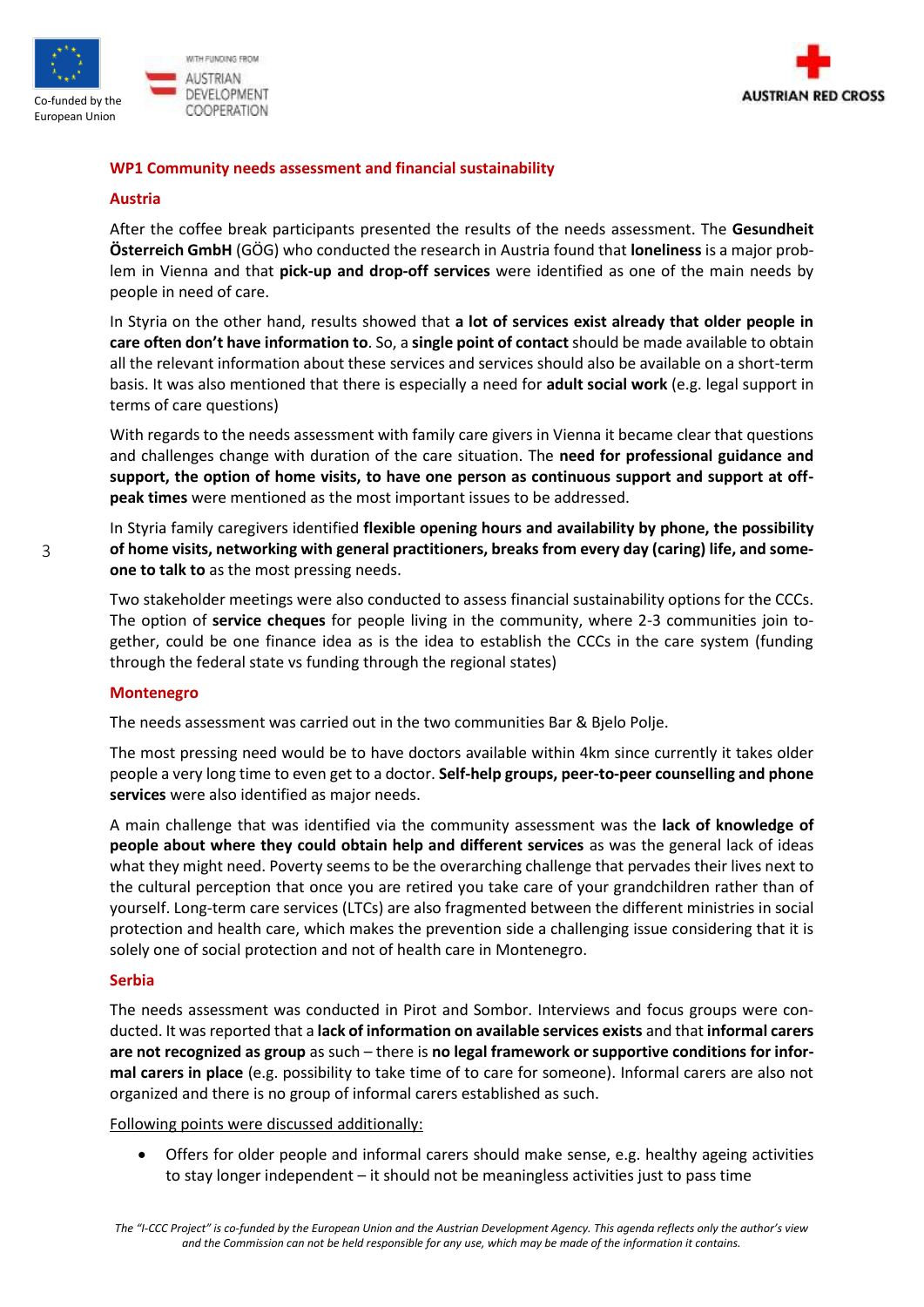



• Self-help groups: people are generally interested but it is often difficult for informal carers to take time to attend these meetings. On-line meetings, telephone circles or peer to peer approaches can be interesting alternatives to "classical" self-help groups.

Needs Assessment\_Austria.pdf Needs Assessment\_Monteneassessment\_Serbia.pd Community needs

#### **WP 2 Community Care Centers**



After lunch the project partners presented the CCC concept papers to give each other an idea of what the different activities offered and structure of the CCCs will be. **In Serbia** the CCCs will be implemented in Pirot and Sombor and run by the Red Cross of Serbia branches in these municipalities starting their activities in September respectively November 2021. The I-CCC staff will be composed of a project manager/secretary of the local RC branch, a CCC coordinator and volunteer coordinator, a home visit coordinator and three home helpers as well as approx. 30 volunteers. A

Beneficiaries' Councils will serve to direct the activities in more detail. With regards to the healthy ageing activities in the CCCs, there will be an array of activities to choose from: advice, healthy food, knowledge sharing, support for outdoor and indoor exercise, health-related lectures and workshops, structured activity such as knitting and other forms of handiwork, psychosocial support and activities for prevention of loneliness. Concerning the development of the COVID-19 situation, a COVID-19 contingency will involve remote services (including telephone circles) and the RC branches will work with informal caregivers to ensure epidemiologically safe behavior. The CCCs will be promoted among other activities via the Red Cross of Serbia website, social media platforms, press releases and through the HumanaS network as well as through cooperation with other organizations.

**In Montenegro** the CCC staff will consist of one social worker, one nurse, two geronto housewives and volunteers, who will work in two shifts (from 8-14h and from 16-18h). Healthy ageing activities will relate to healthy diets, physical activities, disease prevention and prevention of social isolation. The CCCs will be promoted though a press conference on October  $1<sup>st</sup>$ , an opening ceremony, the use of social networks and social media, guest appearances on radio and television, newspaper articles and cooperation with CSOs and other institutions.

**In Austria**, the CCC activities will start in Vienna and Hartberg in November 2021 with the centers being open at off-peak times and being easily accessible featuring four main activities: 1. counselling of older people and their relatives in health, social, or financial matters in relation to the need for care consisting of general and financial information, help for self-help, psychological support and training and counselling at home, 2. support and trainings for family carers, where 20-25 group trainings per region will be offered to approx. 200 caring relatives on topics such as care techniques, back-friendly care, body hygiene, fall prevention and dealing with dementia among others, 3. activities for health promotion and healthy ageing including loneliness & emotional support for family caregivers, gymnastics for the target group +80, workshops and exercise classes on fall prevention, 4. Setting up self-help groups to provide beneficiaries with space to discuss, ask questions, get helpful information and share experiences in a pleasant atmosphere, while obtaining inputs from speakers about different care-related topics. In Hartberg, preventive home visits will additionally be conducted.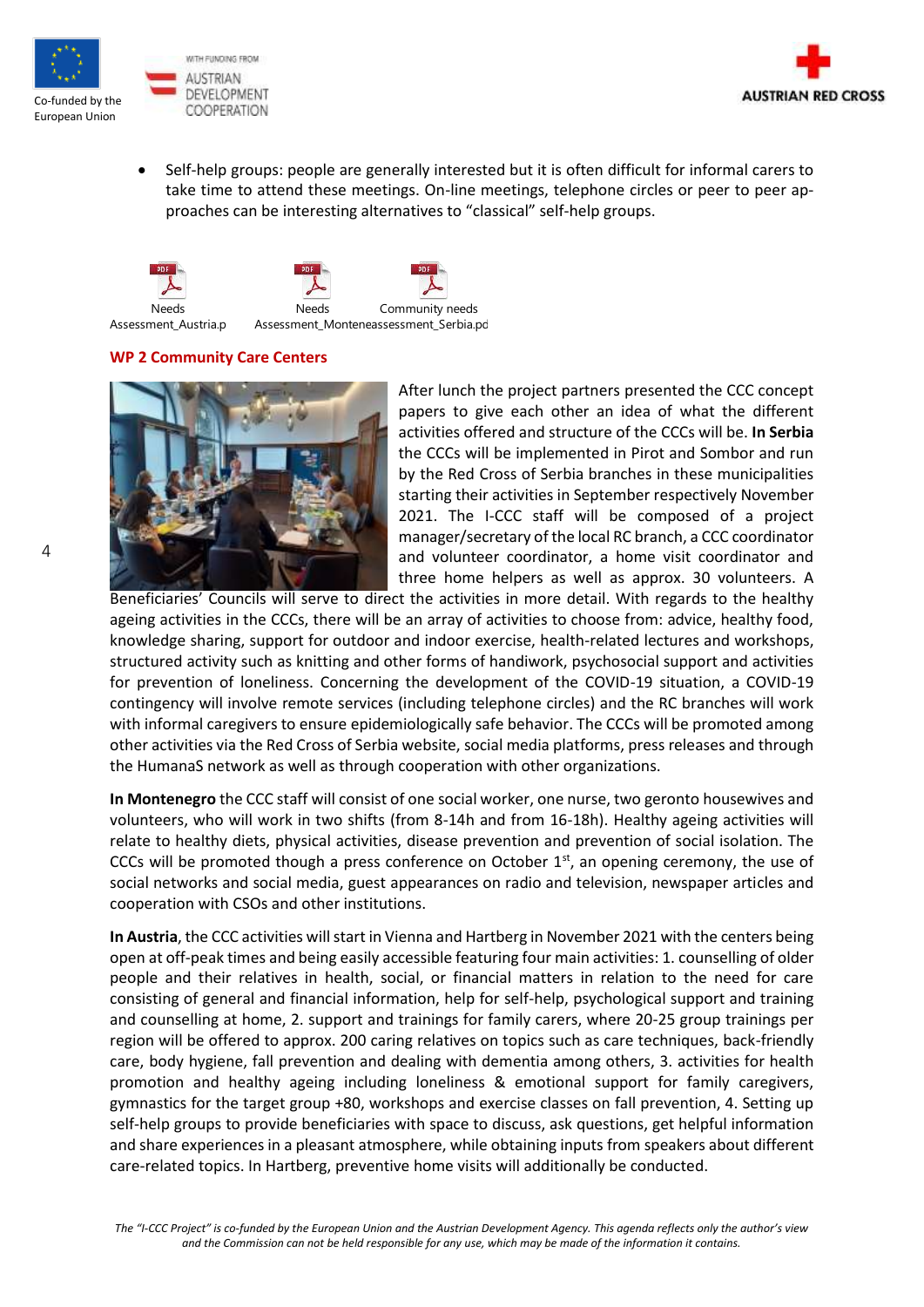





#### **WP 3 Services for people with dementia and cognitive impairments**

Refreshed from the coffee break the project partners shared their concepts for the visiting services and discussed the dementia tool and the training for volunteers.

**In Austria,** 45 volunteers and one volunteer coordinator are selected and trained in each region over a period of two years, who will visit 30 people with dementia and cognitive impairments per region mainly in their own homes. The visits will be conducted once a week over a period of 12 months and for the purpose of carrying out the tablet-based trainings together. With regard to the training process, volunteers will need to undergo a first aid course, the introduction workshop "We are the Red Cross" and some sort of assessment in the beginning. They will also undergo the basic training for HSS volunteers and a training for volunteers in the "Accompaniment of People with Dementia. The volunteer coordinator will recruit volunteers, provide ongoing support to them and will visit the clients at home and decide which volunteer and which client are a good match. The coordinator will also organize regular meetings with all volunteers to discuss cases and organizational issues.

**In Serbia**, volunteers will be selected from the already active volunteers working in home care and day care centers for older people. The selection shall feature a good mix of younger and older volunteers as older volunteers will help build trust since they are known to the community already. The training will be carried out by the Red Cross of Serbia and will focus on topics such as first aid for older persons, monitoring the health of the person we care for, urgent states in older persons, protection from abuse, burnout syndrome, the most common tasks of caregivers, the use of technology in performing some activities of informal caregivers, communication skills and situations when communication is difficult (e.g. communication with a person with dementia). While some of the volunteers have already passed a ToT training on human rights of older persons and violence against older persons, two one day training workshops will still be organized for 30 participants - volunteers working with persons with dementia, CCC staff and informal caregivers each in both Sombor and Pirot.

In **Montengro**, the selection of volunteers still has to be defined and decided upon. The focus will probably be on persons with mild symptoms. The RC branch in Styria has for example a cooperation with an organization where people with severe dementia will be referred to and the other way around.

Also, the songs for the dementia tool were discussed. It is not so easy to get the consent of authors to transfer the rights to DigitAALife. Serbia has stated that a choir might volunteer and to use these songs then for the dementia tool.

 $\frac{6}{2}$ Presentation\_WP3 Presentation\_WP3 dementia services\_Re<sub>l</sub> dementia services dementia services\_Study visit 13.09.21.09.2012.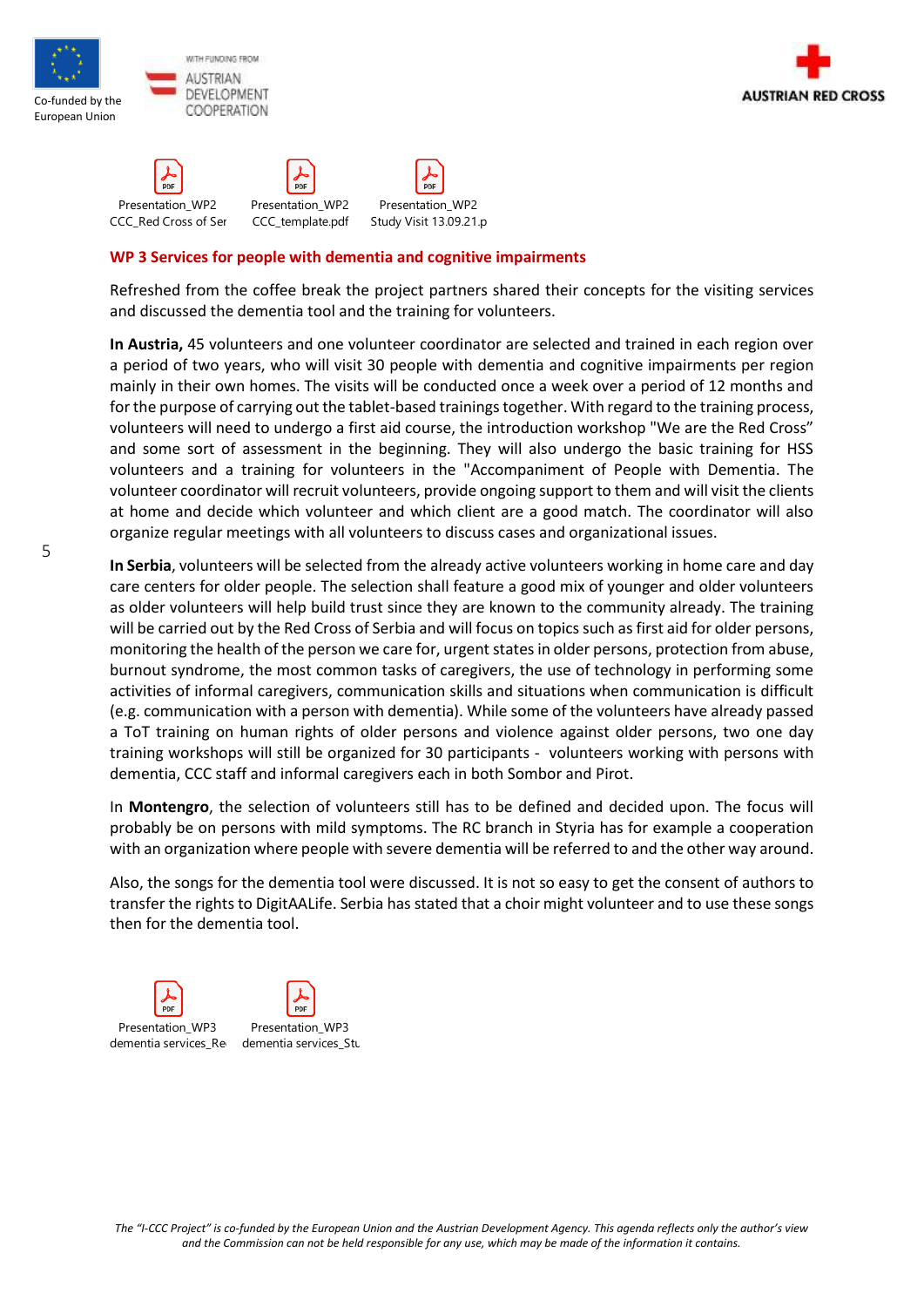



#### **International exchange meeting June 2022**

The aim of the international exchange meeting next year is the international exchange of best practices and innovation in supporting informal carers – e.g. models of peer support, self-help groups for people in remote areas using Skype, other systems or individual counselling, etc. The focus will be on the content, method and organization of the trainings for informal carers. Around 30 participants including partners, associate organizations, and 5 experts, who will introduce innovative examples of support tools for informal carers will join the international exchange meeting from **30 May to 3 June 2022** at the House of Solidarity in Sutomore, Montenegro.

The 3rd partner meeting will take place right after the exchange meeting. The project partners then brainstormed about the experts that could be invited such as Alzheimer Europe and discussed some budgetary questions in this regard.

-> Travel days are planned on Monday and Friday. Tuesday/Wednesday is planned for the internal exchange meeting and Thursday and half day Friday for the partner meeting.

#### *Video about the training center in Sutomore:*

<https://drive.google.com/drive/folders/1kZ0f1PkwmW6G06fINuM4MadsRtLgFmN1?usp=sharing>

#### **WP 4: Evaluation**

On the second day, Manuel Kern from the NPO Competence Center presented the progress made with respect to the evaluation component of the I-CCC project. So far, a monitoring tool was designed in close cooperation with the project partners and workshops were held on the impact model. As to the process evaluation an online survey was compiled and in person interviews were conducted. Manuel then also notified the project partners of a staff change: Olivia Rauscher has been on maternity leave since Sept. 6th, 2021 and subsequently Christian Grünhaus will work more closely on the I-CCC project again.

The **monitoring tool and the impact model** were then presented in detail as were the first results of the process evaluation. In a next step, the QPPQ and WHO QoL\_BREF will be finalized and collected data analyzed. The NPO Competence Centre will send out the questionnaires to the project partners who in turn will coordinate with their volunteer coordinators how to best distribute them among the beneficiaries and collect them again. Translation of the questionnaires will be necessary for Serbia and Montenegro. The process of the impact evaluation and tasks of partners were discussed in detail.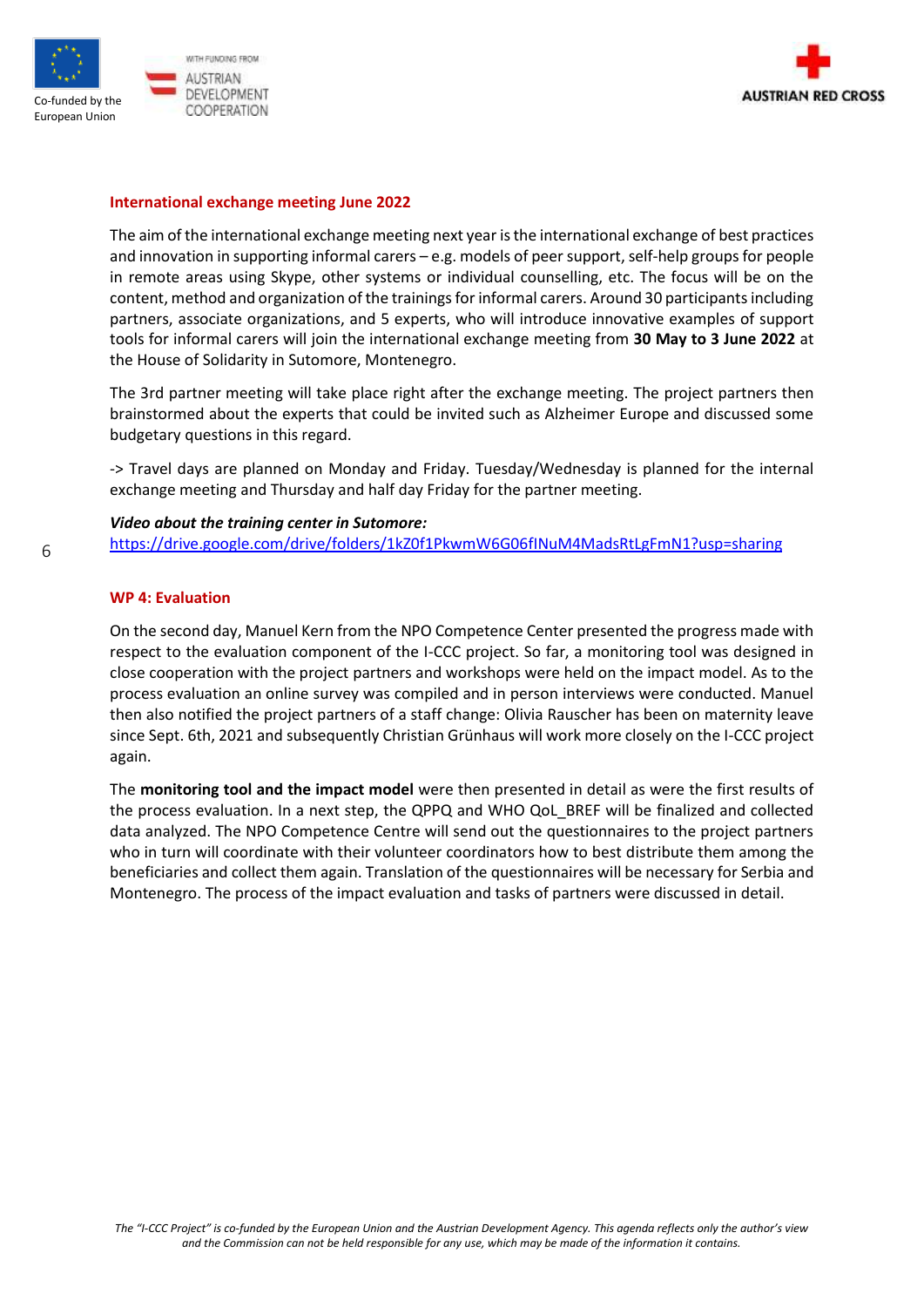

7



## How do we plan the survey process? (I)

At the CCC

1. A client comes to the CCC.

3. The client fill out the questionnaire

questionnaire into a locked box.

5. The collected questionnaires are

sent to the local partners.

If necessary, the person receives

at a quiet place at the CCC.

2. The client receives a

questionnaire.

support

4. The client throws the

- At home
	- 1. A volunteer/staff member visits a client at home.
	- 2. She/He gives the questionnaire to the client.
	- 3 The client fill out the questionnaire.
		- · If necessary, the person receives support
	- 4. The client gives the questionnaire back to the volunteer/staff member.
- 5. The volunteer/staff member takes the questionnaire to the CCC.
- 6. The collected questionnaires are sent to the local partners.

This process is repeated every 6 months (2 or 3 times per person) **Cast 6** PACE 19 SMALL FOUR

## How do we plan the survey process? (II)

- . In advance, there will be training for some staff members on how to support people to fill in the questionnaire
	- . What does support mean?
	- . The trained persons are also multipliers for other staff member and volunteers
	- Everyone who is working at the CCC should be informed about the survey process
- The printed questionnaires must be provided at the CCC
	- Volunteers and staff members who are going to the clients' home will receive the printed questionnaires at the CCC
	- They also have to return the questionnaires in a sealed envelope at the ccc
- . We will send out the link to the QPPQ volunteer survey. However, we need a list of e-mail addresses and consent forms from the volunteers.



In the end, the question was raised on how best to provide support to older people in filling in the questionnaires without biasing them since it will distort results. According to the NPO Competence Center there is a box to tick in the BREF where you have to say if you did the survey alone, with support, or if someone else filled it in for you to reflect this potential bias also in the evaluation results.

→ A short training will be organized by the NPO Competence Center for partners/volunteer coordinators regarding the handling and process of the impact evaluation questionnaires.



➔ **First results** were also presented on the **process evaluation** which are also summarized in a report:

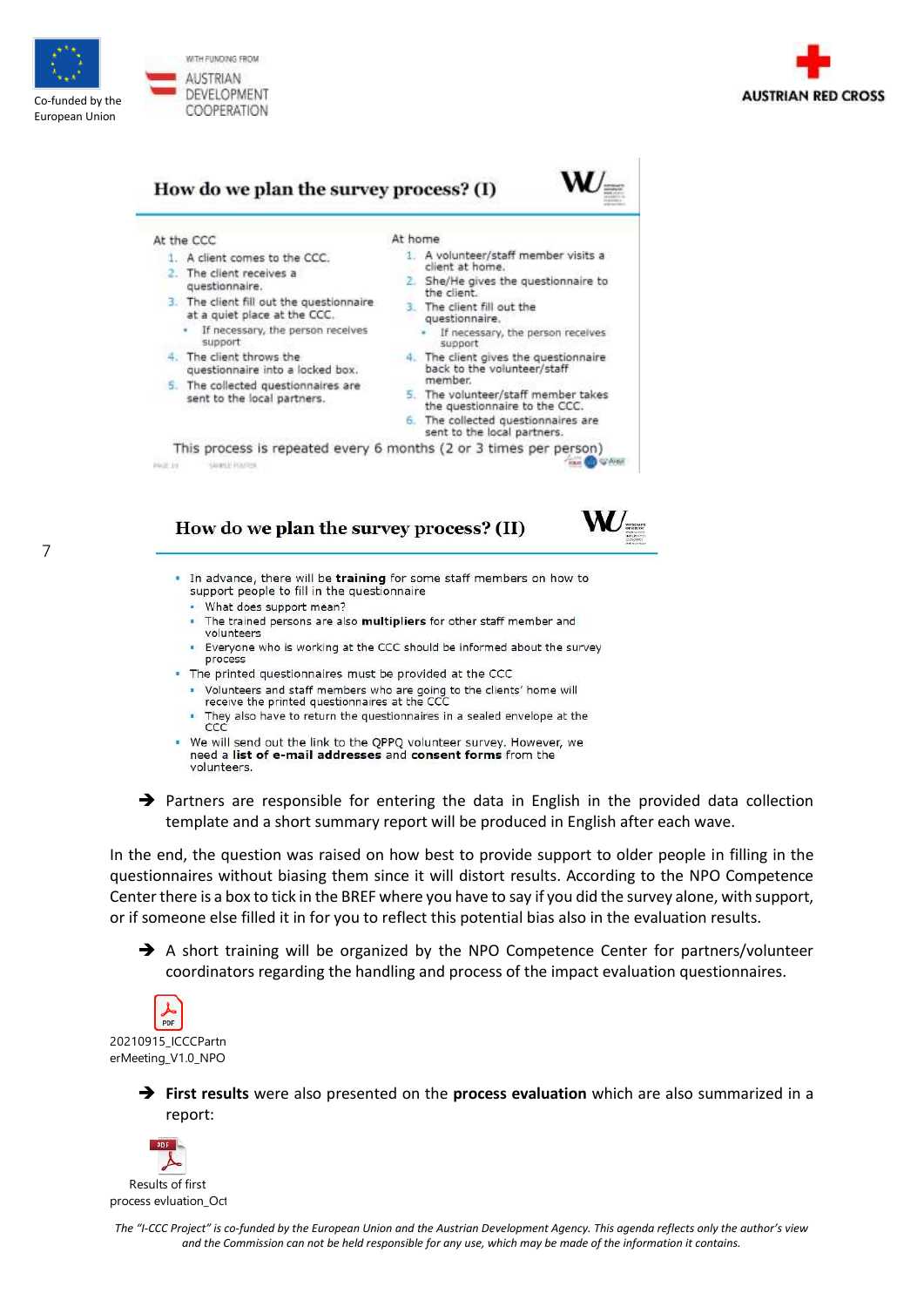



#### **WP5: Evidence-based advocacy**

Next up the project partners present their national dissemination plan respectively dissemination ideas. The Red Cross of **Montenegro** has already a very elaborated national dissemination plan, which can be shared with the other project partners. Some brainstorming also took place with regards to more immediate PR and advocacy activities:

The RC of the Republic of **Serbia** suggested that synergies can be used regarding advocacy activities they are already undertaking in the context of the COVID Resilience project. There will be a dissemination event on 21/9 on dementia and LTC, where also three bridges will be illuminated in purple in three towns. On 27/9 will be a big regional conference on ageism and ageing, where the I-CCC project could also be promoted. The RC of Serbia is also part of LTC working group of the government, where they are promoting the I-CCC project and is in constant communication with different kinds of ministries regarding the LTC policy reform.

The **AutRC** will draft the dissemination plan in September and asked the project manager to share a template for the advocacy plan. There will be two stakeholder meetings for the purpose for exchange and networking and the Vienna branch might have something planned for the World Alzheimer's Day on 21 September 2021. The I-CCC opening will also be advertised extensively in the two regions as well as at the HSS Conference. Furthermore, an article on the AutRC website will be placed about the I-CCC project and the opening of the CCCs in Austria.

National%20Dissemi nation%20Plan%20-%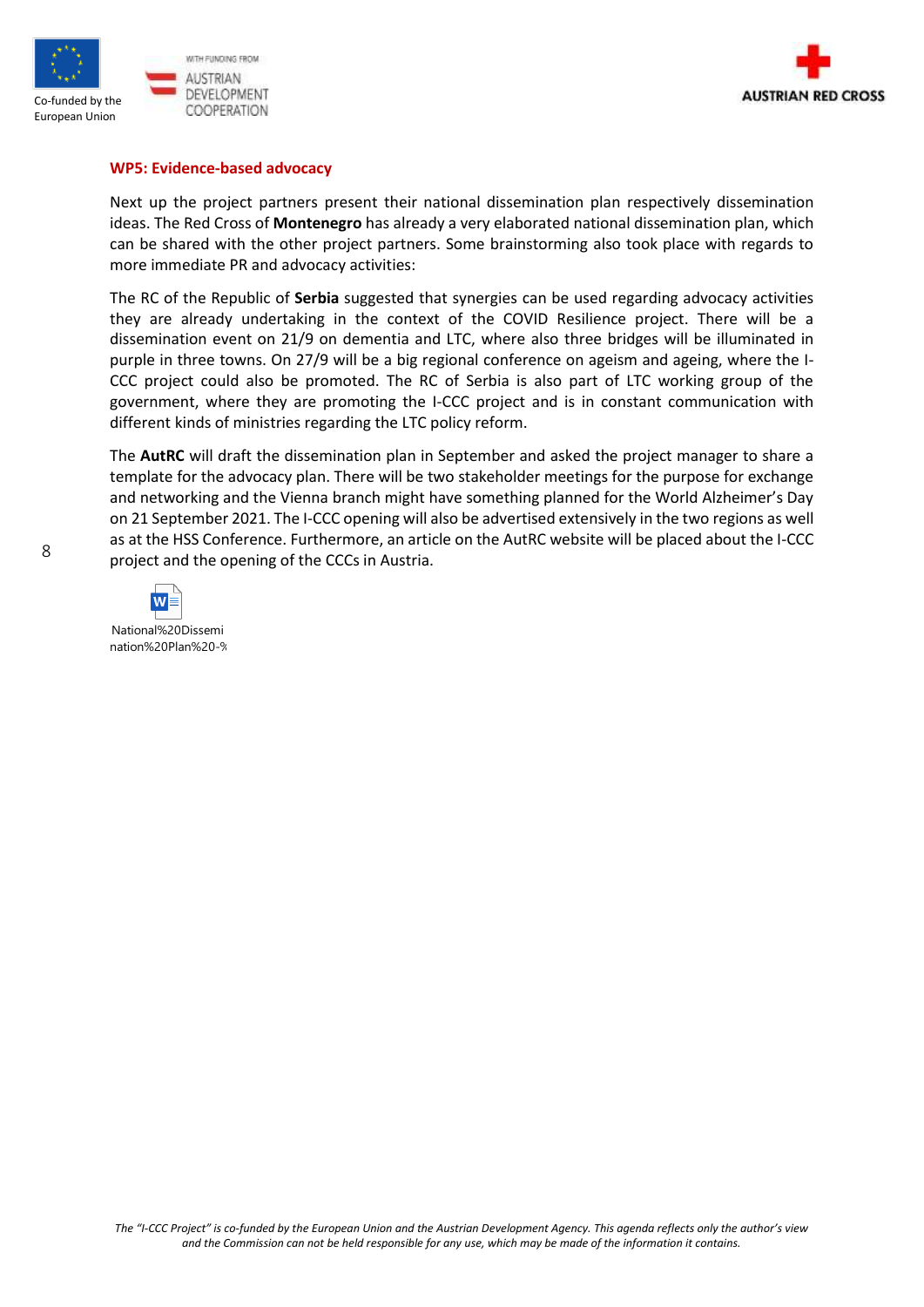



## **Detailed time planning & open administrative and financial questions**

The **first progress report to the EU is due shortly. Please send all documents until 15 November latest to Cornelia and Franziska** covering the reporting period of 1 November 2020 – October 2021.

For the financial report the supporting documents need to be sent only for the last period (August-October 2021). Please also send a filled in dissemination list and a filled in monitoring tool (as far as possible). For the narrative reporting the project partners will be provided with a template based on the EU reporting standards and formats.

## ➔ **Next partner Zoom meeting**: 19 October at 2pm

#### **Overview of next steps and time planning**

| <b>TO DOS I-CCC</b>                                                                                                                                                                                                                                                                    | Who?                                                                                                               | <b>Until when?</b>                                                  |
|----------------------------------------------------------------------------------------------------------------------------------------------------------------------------------------------------------------------------------------------------------------------------------------|--------------------------------------------------------------------------------------------------------------------|---------------------------------------------------------------------|
| Summary report of needs assessment in<br>each country, including desk research,<br>community context, overview of existing<br>services + stakeholders + results of<br>community needs assessment + final<br>recommendations for CCC in each<br>community (20 pages, national language) | RCS, MRC, AutRC/HSS<br>in cooperation with<br>policy partners                                                      | done                                                                |
| Summary report of needs assessment in<br>English (summarizing most important<br>results) (5-8 pages)                                                                                                                                                                                   | RCS, MRC, AutRC/HSS<br>-> please fill in the<br>template so that<br>AutRC/OIC can<br>prepare the summary<br>report | done                                                                |
| Joint summary report in English                                                                                                                                                                                                                                                        | <b>AutRC - IZ</b>                                                                                                  | End of September, 2021/<br><b>Beginning of October</b>              |
| Short paper on financial sustainability<br>options for each country (5 pages/country)                                                                                                                                                                                                  | $RCS \vee$ , MRC,<br>AutRC ✔ /HSS in<br>cooperation with<br>policy partners                                        | End of September, 2021<br>(Austria)<br>October 2021<br>(Montenegro) |
| Develop a concept for each CCC and<br>definition of services to be provided                                                                                                                                                                                                            | RCS ✔, <mark>MRC</mark> ,<br>AutRC/HSS ✔                                                                           | Mid October (ready<br>before opening on 1<br>November)              |
| Translation of tablet-based training over the<br>summer<br>Clarification of the question on songs                                                                                                                                                                                      | RCS, MRC                                                                                                           | 10 October (Montenegro)<br>End of September<br>(Serbia)             |
| Develop a national dissemination plan,<br>including social media presentation of CCC                                                                                                                                                                                                   | <b>RCS, MRC, AutRC/HSS</b>                                                                                         | September/October 2021                                              |
| Contracting external PR agency for visibility                                                                                                                                                                                                                                          | MontRC                                                                                                             | October 2021                                                        |

*The "I-CCC Project" is co-funded by the European Union and the Austrian Development Agency. This agenda reflects only the author's view and the Commission can not be held responsible for any use, which may be made of the information it contains.*